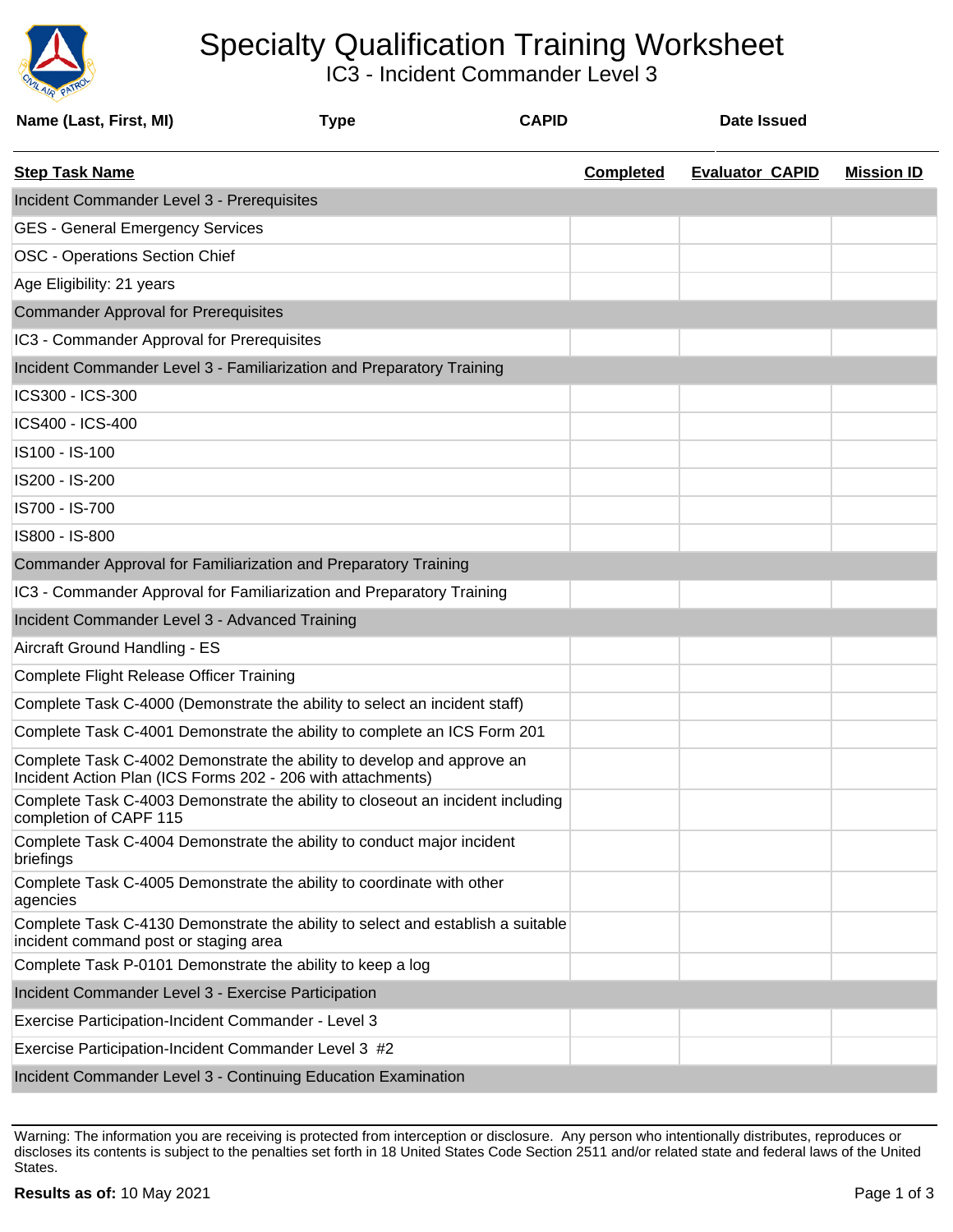

## Specialty Qualification Training Worksheet

IC3 - Incident Commander Level 3

| Name (Last, First, MI)                                   | Type | <b>CAPID</b> |                  | Date Issued            |                   |
|----------------------------------------------------------|------|--------------|------------------|------------------------|-------------------|
| <b>Step Task Name</b>                                    |      |              | <b>Completed</b> | <b>Evaluator CAPID</b> | <b>Mission ID</b> |
| CAPT 117 ES Continuing Education Exam - Part 3           |      |              |                  |                        |                   |
| Incident Commander Level 3 - Unit Certification          |      |              |                  |                        |                   |
| Unit Certification and Recommendation-Incident Commander |      |              |                  |                        |                   |

Warning: The information you are receiving is protected from interception or disclosure. Any person who intentionally distributes, reproduces or discloses its contents is subject to the penalties set forth in 18 United States Code Section 2511 and/or related state and federal laws of the United States.